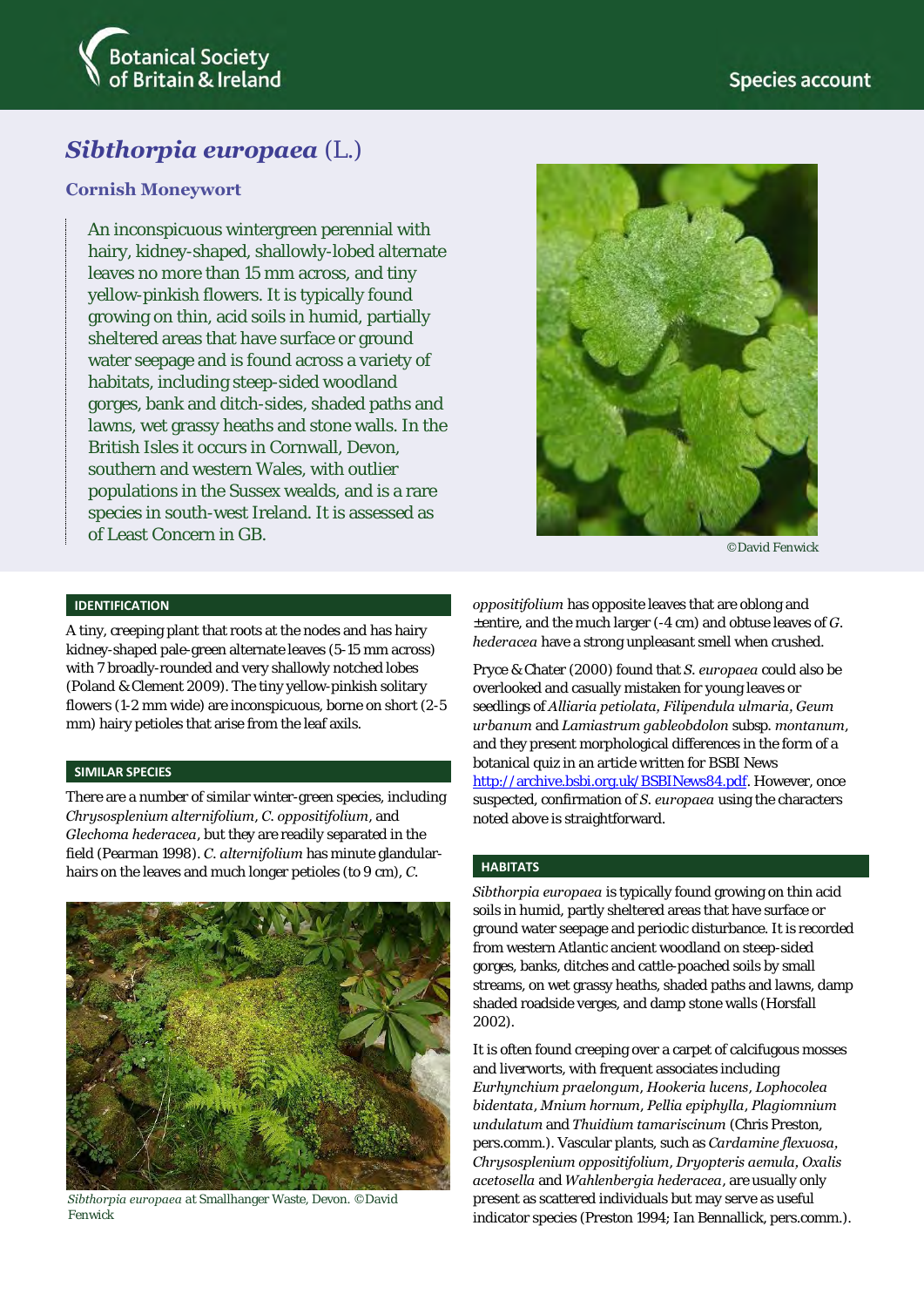## *Sibthorpia europaea* (L.)

Across Portugal and the Iberian Peninsula, *S. europaea* is associated with cold ogliotrophic mountain spring communities of the *Montio fontanae*-*Cardaminetea amarae* that are dominated by bryophytes and evergreen soft helophytes (Costa et al. 2012). Disjunct European populations recorded from shaded spring-fed marshes and bogs in the White Mountains of central Crete grow in some profusion with associates such as *Polytrichum commune*, *Scirpoides holoschoenus*, and *Sphagnum auriculatum* (Atherden & Hall 1999; Blockeel 2007). Populations found in central Africa can be found growing in wide variety of moist and shaded microclimates, including within *Erica* forest with luxuriant carpets of *Breutelia* and *Sphagnum* mosses (Fischer 1993).

## **BIOGEOGRAPHY**

*Sibthorpia europaea* is an Oceanic Temperate species (Preston & Hill 1997) with a disjunct global distribution. It occurs in western Europe from the Azores, Portugal and Spain to south-western Ireland and Wales, where it attains its absolute northern range limit in Cardiganshire (Chater 2010), and is also found in Greece on Mount Pelion (Preston 1994), the White Mountains of Crete, and across tropical regions of central Africa from Cameroon south to Zimbabwe and east to Ethiopia (Ghazanfar et al. 2008). It is found up to 2150 m altitude near to the Rukuru Waterfall in Zambia, and to 1850 m by the Pungwe River in Zimbabwe.

In Britain, *S. europaea* has its core range in the mild, wet south-western counties of Cornwall and Devon, becoming more local in Somerset, Dorset, Carmarthenshire,



Distribution of *Sibthorpia europaea* in Great Britain and Ireland.

Cardiganshire, Pembrokeshire, Monmouthshire and Glamorgan and with outlier easterly populations in the Sussex Weald. It has also been recorded outside of its historical range since 2000 at Biddulph Grange Gardens, Staffordshire, and Rode Hall, Cheshire (John Hawksford, pers. comm.).

In Ireland, *S. europaea* is only present on the Dingle peninsula, and the small number of locations appears to be threatened by the spread of the non-native willowherb *Epilobium brunnescens* (Horsfall 2002). Although it was once relatively common along roadside ditches in the Isles of Scilly, it is now found at just one location, but recent reports indicate that this population is critically endangered (Rosemary Parslow, pers.comm.). It reaches its maximum altitudinal limit of 515 m in the British Isles at Connor Hill, near to Lough Dough in South Kerry.

## **ECOLOGY**

An inconspicuous, extensively creeping evergreen perennial, reproducing vegetatively and by seed. Plants flower from July to October and are largely self-pollinating (autogamous).

Seeds (≤2 mm) fall close to the parent plant, but may subsequently be dispersed passively via water (hydrochory), as they have eglandular hairs and a reticulated coat that can trap air and increase buoyancy (Juan et al. 2000). Ridley (1930) reasoned that the presence of *S. europaea* on the Azores indicated dispersal by birds (ornithochory), and others have suggested that the presence of *S. europaea* on vehicle tracks and roadsides points to passive dispersal by man (anthropochory), with seed being spread through the active maintenance of ditches and lane banks.

Although seed longevity has not been quantified, in a study undertaken in *Juniperus-Laurus* forests of the Azores Islands (Elias & Dias 2009a), *S. europaea* seedlings comprised approximately one quarter of all seed bank germinants, and a second study on the slopes of the Morro Alton volcano by the same authors (Elias & Dias 2009b) found *S. europaea* to be associated with vegetation that had established following landslides. This evidence points to *S. europaea* forming a persistent seed bank, capable of germination and establishment following disturbance activities (e.g. cattle poaching; natural slumping of habitat) that lead to open areas with a suitably humid microclimate.

Ellenberg indicator values for light (Hill et al. 2004) infer that plants prefer semi-shaded areas, and the maintenance of suitably moist and humid conditions will play a key role in the persistence of populations, although Rilstone (1948) observed that populations that are reduced in size due to prolonged drought may subsequently grow back from surviving fragments, and Juan et al. (1999) found that seeds in the soil have the potential to survive periods of drought.

It would appear that *S. europaea* is a mobile 'landscape' species with populations capable of recolonising new areas or fluctuating in size from year to year, depending on short-term seasonal climatic variation and available habitat.